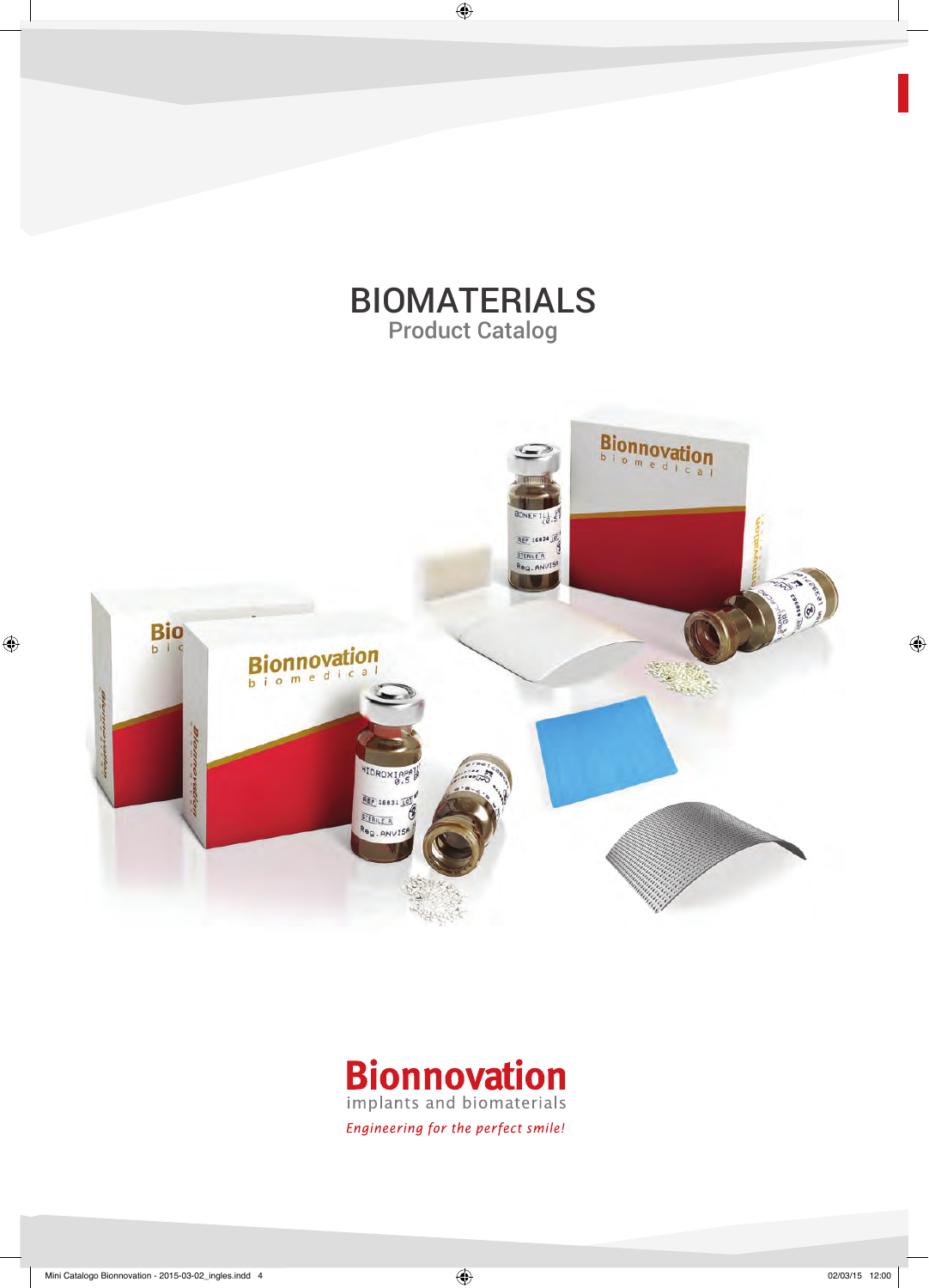# **COMPANY**



### The Innovation with Quality

Bionnovation is a Brazilian company specialized in Biomaterials, offering advanced solutions for the replacement of Dental Elements and reconstruction of tissues. With more than 12 years of clinical and scientific knowledge this division of the company commitment to bring the benefits of dental implants accessible to all patients regardless of their bone structure.

The main mission of the company is to offer patients advanced features and innovative solutions bringing back the keys functions of the tooth structure and consequently the smile and well-being of everyone in these conditions. Bionnovation has invested in a full line of Biomaterials, keeping a line of products which include: biomaterials composed of bovine grafts, synthetic grafts, non-resorbable synthetic barriers and the titanium mesh.

Developed with cutting-edge technology, the accuracy, strict Quality Control, clinical and scientific testing provide for elevated results in clinical and aesthetic performance.

Bionnovation Clinical Solutions with excellent results, high success rate, and low discomfort to patients.

#### The Tests and Analyzes

 $\bigoplus$ 

Bionnovation has identified the specific procedures in manufacturing stages and throughout clinical and scientific testing which have been the basis to evaluate control and validation of each product. These tests and the clinical performance all ensure that the products available are in accordance to international standards and designed to meet their performance.

For each biomaterials, biocompatibility, genotoxicity, carcinogenicity and systemic toxicity tests are performed specifically evaluating the of irritation sensitivity post-implant and local effects according to ISO 10993 - Biological Evaluation of Medical devices.

The identification of the phases present in Biomaterials is Provided by the X-ray diffraction test.





### Research & Development

Bionnovation is committed to quality and continuous improvement of its products and hence is always in search of upgrading and innovating in its scientific methods and techniques, having in view the most current trends of dentistry.

In this context, we have created a Program to encourage the research, with the objective of encouraging and supporting the researchers, so that they can use our products in their researches.

For more information, contact us via our website or e-mail address bionnovation@bionnovation.com.br

⊕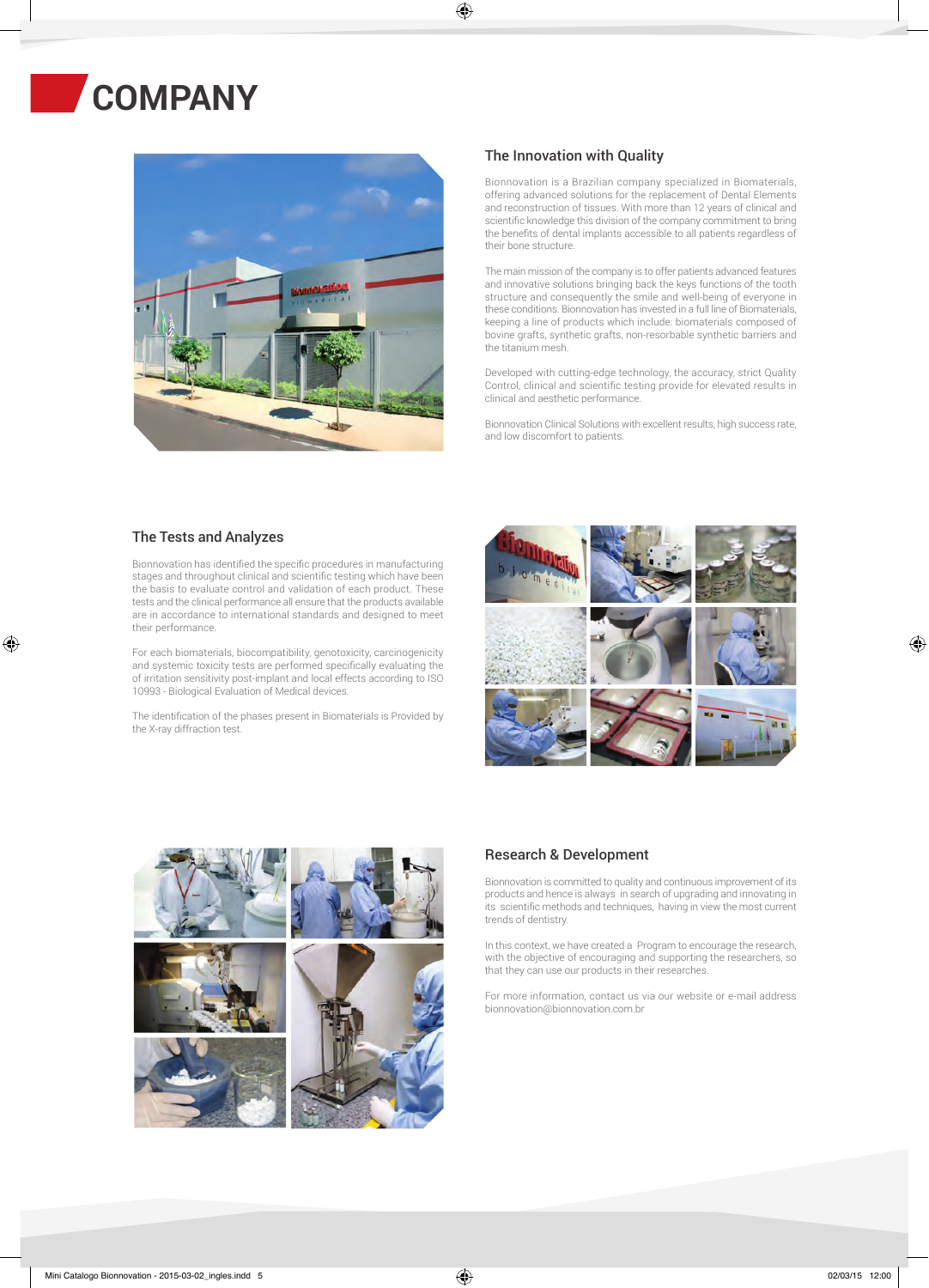## **PRODUCT LINE**



 $\bigoplus$ 

*"We innovate to achieve the highest quality and technology possible in as Biomaterial."*

 $\bigoplus$ 

 $\bigoplus$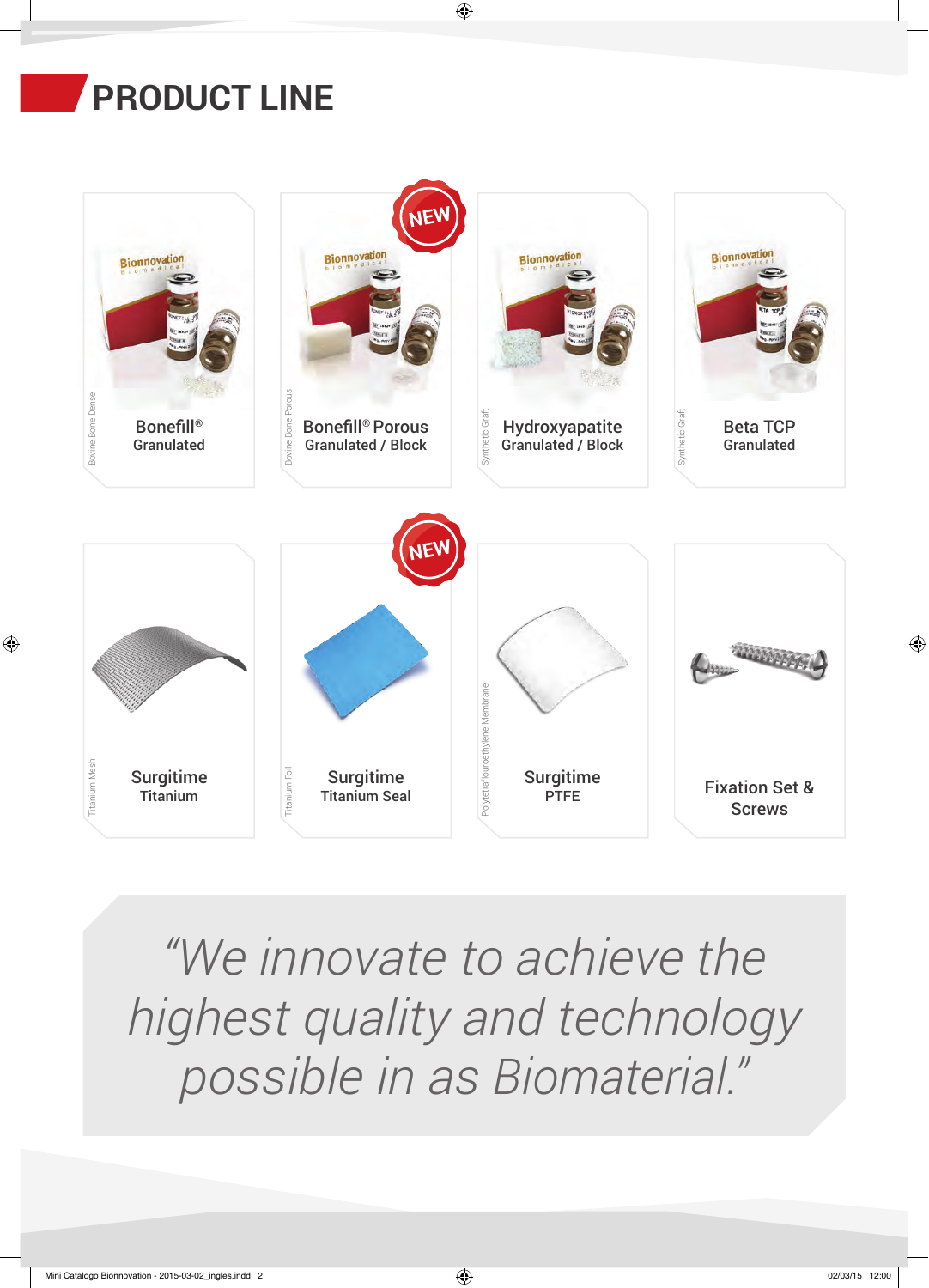$\bigoplus$ 

## **BONEFILL® Bovine Bone Graft**

Bonefill is available in both Cancellous and Cortical. Granules and various particle sizes and vial volumes.



#### Bonefill (Dense & Porous)

A natural, porous bone mineral matrix, produced by the removal of all organic components from bovine bone. Due to its natural structure, Bonefill is physically and chemically comparable to the mineralized matrix of human bone.

#### Natural

Bonefill is a natural hydroxyapatite extracted from bovine bone.

#### Safe

All Bonefill bone replacements of bovine origin are manufactured with bones of animals from the Brazilian herd tracked by the SISBOV system. As per the geographic risk regulations issued by the International Zoosanitary Code and the Scientific Steering Committee of the European Union (SSCEC of August 2005), Brazil is Bovine Spongiform Encephalopathy (BSE)-free. However , according to Administrative Rule 516/97 even Brazil declaring itself Bovine Spongiform Encephalopathy-free, the processing to which the products are submitted are known to effectively inactivate the BSE agent, and the animals used to manufacture Bonefill products are registered in the Brazilian bovine and bubaline traceability system - SISBOV, every product of bovine origin, even remotely, carries a risk of transmitting BSE.

#### Purified

Bonefill undergoes a proprietary multi-step purification process that removes organic content from the bone.

This process results in Bonefill being chemically and structurally comparable to mineralized human bone (nanocrystalline natural apatite). In addition, Bonefill has been shown to be biocompatible. Bonefill is supplied STERILE (Gamma Radiation 25 kGy).

#### **Multi-Porosity**

⊕

Bonefill Porous having a structure comprised of a combination macropores and micropores.

**BONEFILL POROUS** Is a naturally derived osteoconductive hyrdroxyapatite graft material that has been obtained from a bovine source.

An additional benefit provided by this interconnected porous structure is that if provides Bonefill Porous with a larger surface area than some comparable products currently in the market. This provides for additional area to support new bone deposits while also making Bonefill Porous a highly hydrophilic grafting material.



| Bonefill $[0,10 - 0,60$ mm] (Fine) - $0,5q \cdot 0,5$ cc (Dense)          | 16001 |
|---------------------------------------------------------------------------|-------|
| Bonefill [0,60 - 1,50 mm] (Medium) - 0,5g · 0,5 cc (Dense)                | 16024 |
| Bonefill [1,50 - 2,50 mm] (Large) - 0,5g · 0,5 cc (Dense)                 | 16026 |
| Bonefill [0,60 - 1,50 mm] (Medium) - 2,5g · 3,0 cc (Dense)                | 16042 |
| Bonefill [0,10 - 0,60 mm] (Fine) - 2,5q · 2,5 cc (Dense)                  | 16043 |
| Bonefill Porous [0,10 - 0,60 mm] (Fine) - 1,0g · 1,5 cc (Porous)          | 16891 |
| Bonefill Porous [0,60 - 1,50 mm] (Medium) - 1,0g · 2,5 cc (Porous)        | 16892 |
| Bonefill Porous $[1,50 - 2,50$ mm] (Large) - $1,0g \cdot 3,0$ cc (Porous) | 16893 |
| Bonefill Block (5 x 10 x 10 mm)                                           | 16495 |
| Bonefill Block (5 x 20 x 20 mm)                                           | 16498 |



- Excellent alternative to autograft and allograft bone;
- Porous structure allows the penetration of tissue;
- •Providing slow absorption increased stability tissue;
- Storage at room temperature;
- Safe and Sterile;
- 100% Natural;
- Safe, Biocompatible;
- Highly Purified;
- Large Inner Surface Area;
- Multi-Porosity.

 $\bigoplus$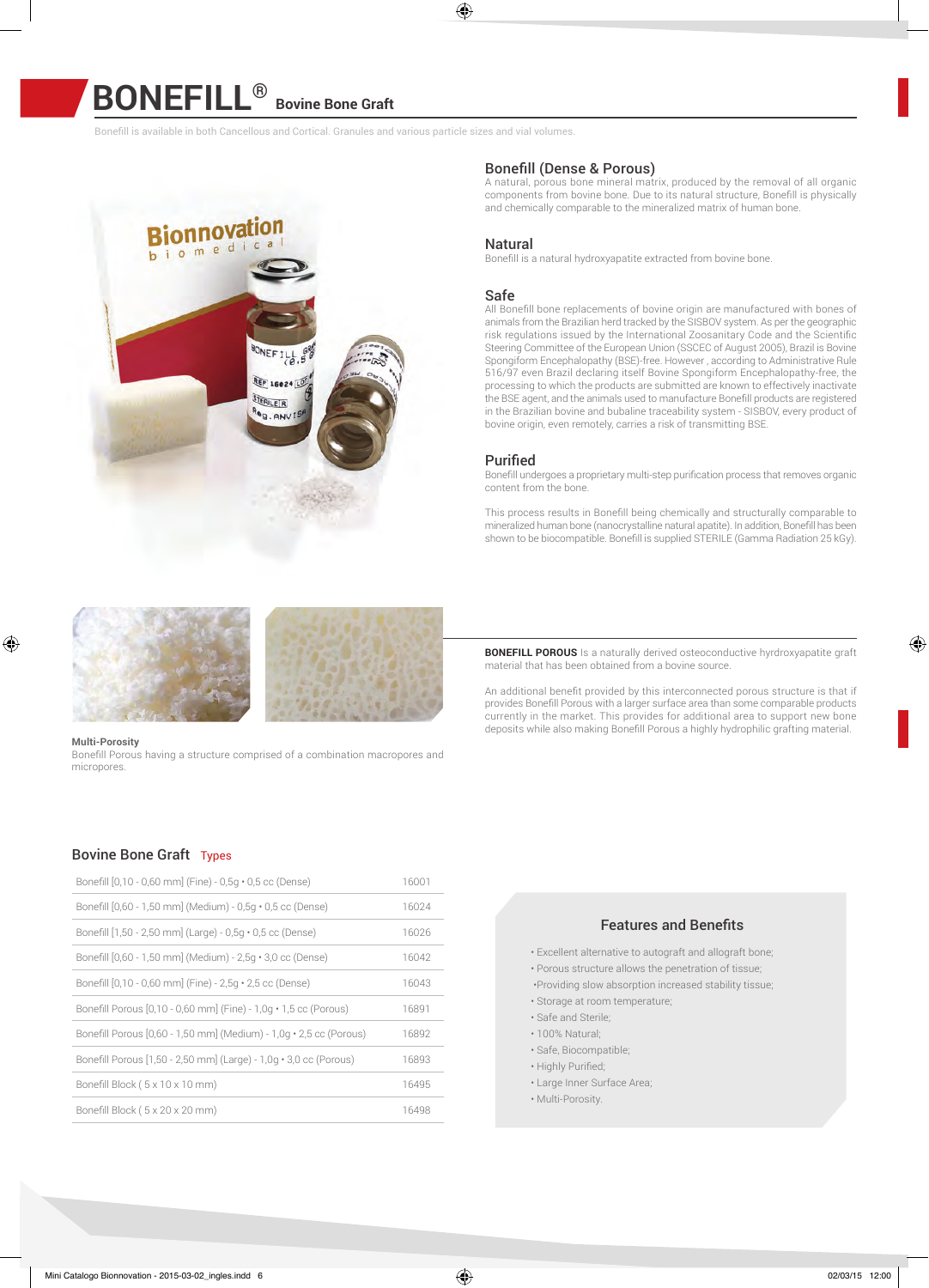## **SURGITIME TITANIUM Titanium Mesh**

Titanium Surgitime is a non-absorbable titanium mesh made of pure Titanium (ASTM F-67). It comes in many different lengths, widths, thicknesses and hole diameters, in order to fulfill many different clinical needs. Titanium Surgitime is furnished in STERILE form (25 kGy Gama Radiation), provided the packaging's integrity has not been hampered.



#### Advantages

- Easy to handle to the surgical sites
- Supple

⊕

- No trauma on soft tissue
- Proper containment of the bone graft
- Improve space for bone regeneration
- Ultra thin (0,04mm and 0,08mm)
- Biocompatible
- Grade 1 titanium

#### Titanium Mesh Sizes

| Surgitime Titanium 34 x 25 mm · Thickness 0,04 mm / Round hole 0,15 mm | 16565 |
|------------------------------------------------------------------------|-------|
| Surgitime Titanium 34 x 25 mm · Thickness 0,04 mm / Round hole 0,85 mm | 16472 |
| Surgitime Titanium 34 x 25 mm · Thickness 0.08 mm / Round hole 0.85 mm | 16698 |

#### Benefits

⊕

The titanium mesh provides excellent biocompatibility, and occlusive property, and it is permeable thus enabling the transmission of nutrients, and easy utilization because it is highly malleable and can be cut for surgical site adaptations, having the capacity to ensure an unadulterated regenerative space and the possibility of graft vascularization on both sides (periosteum and endosseous). It has been designed to ensure a tridimensional reconstruction of alveolar bone defects and to facilitate bone replacement through the replacement material's adequate fixation.

#### Purpose

It assists bone neoformation, acting as a barrier hindering the migration of epithelial cells and of the conjunctive tissue, thus avoiding competition with the bone graft.

#### Surgitime Titanium being used to secure graft material



Clinical Case by Helder Valiense, DDS, MS Ilhéus • Bahia • Brazil



Clinical Case by Edgard Franco DDS, MS Bauru • SP • Brazil

⊕



Compatible with bone tacks & bone screws

## **SURGITIME TITANIUM SEAL Titanium Foil**

Surgitime Titanium SEAL (Titanium-Foil) are ideal for three-dimensional bone regeneration (GBR, Guided Bone Regeneration). If necessary, they can be secured with a matched easy-to-handle fixation system.



#### Titanium Seal Sizes

Surgitime Titanium SEAL 34 x 25 mm · Thickness 0,04 mm · Titanium Foil 16890

### Guided bone regeneration beneath titanium foils



Clinical Case by Fabio Mizutani, DDS, MS São Paulo • SP • Brazil

#### **Material**

Titanium-Foils – 0,04mm thickness.

#### Safety

Titanium is a safe material with an excellent track record in all surgical procedures.

#### Product Benefits and Strengths

The Surgitime Titanium SEAL (Titanium-Foil) provides microstability. Its surface is electropassivated chemically, so that it is bioelectrically neutral. Impermeable, it performs well even when exposed. The Surgitime Titanium SEAL is very flexible and can be used for covering periodontal defects or extraction sockets. It usually does not need fixation.

#### Clinical Procedure (Three-dimensional Augmentation)

The foil is trimmed to size with the edges carefully rounded, bent to shape by prestressing and secured with Bionnovation Bone Screws usually in the vestibulum. Foils can also be used in an exposed position as they are impermeable so that they protect the grafting material. On completion of treatment the pins are simply unscrewed and removed.

#### Handling Benefits

The fully impermeable Titanium-Foil is prestressable, stable and acts as a space maker, e.g. for alveolar ridge augmentation. Surgitime Titanium SEAL neutral bioelectrically thanks to electrochemical passivation and thus contribute to an uneventful growth of new bone.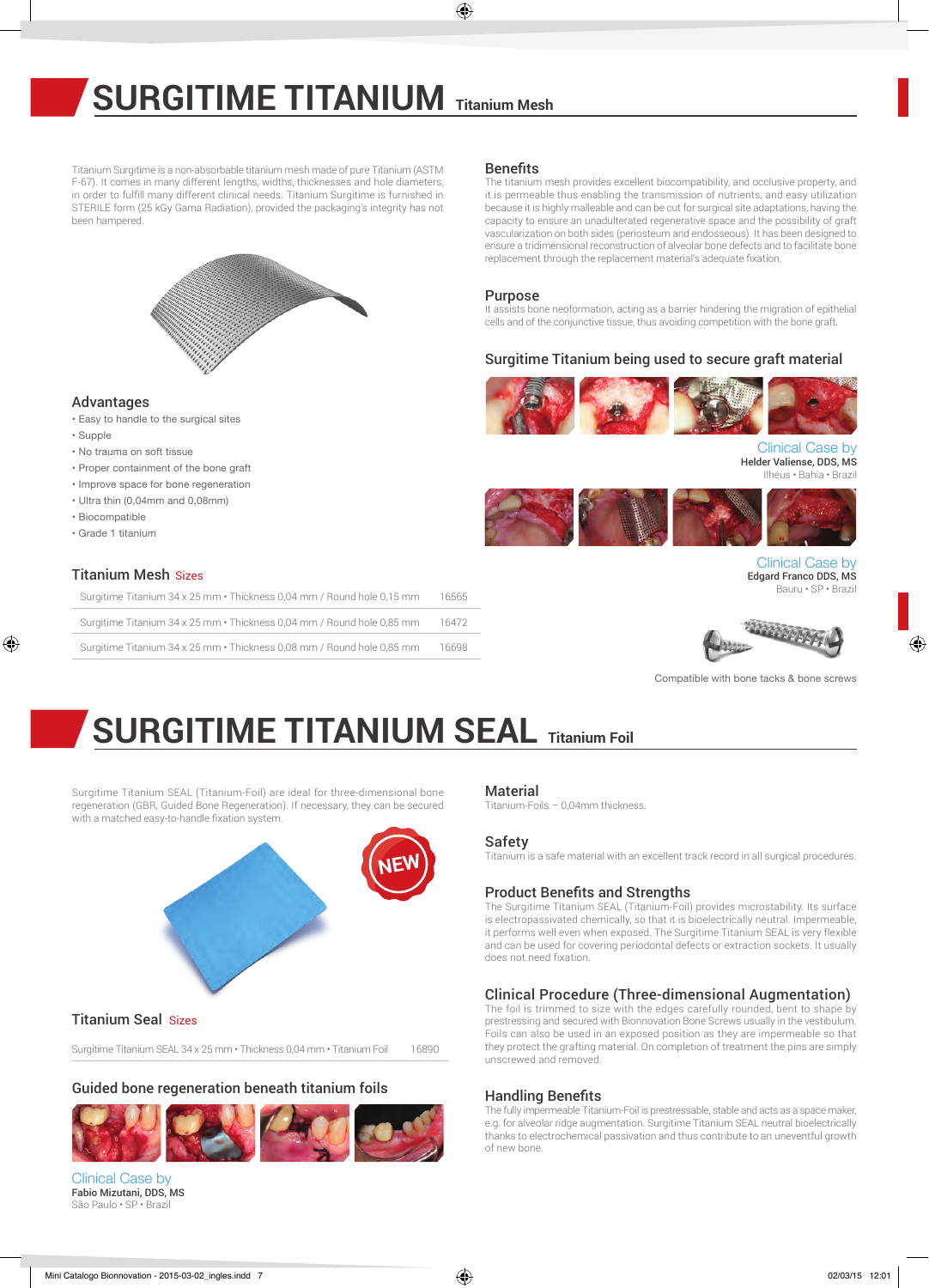## **SURGITIME PTFE Non-Absorbable Porous Ptfe Membrane**

⊕



Surgitime PTFE is a synthetic non-absorbable membrane that is 100% biocompatible and not derived from animal source. This membrane is considered to be a barrier for tissue regeneration. It is indicated for regeneration procedures. Polytetraflouroethylene (PTFE) membranes or mechanical barriers for Guided Tissue Regeneration (GTR) are used to prevent migration of cells from epithelial and connective tissues, what would cause bone growth inhibition, thus providing a proper space for the formation of a natural fibrin structure, which is the bone tissue precursor. The membrane provides a space between the flap and the bone tissue and its tissue isolating property promotes tissue growth.

Surgitime PTFE are a high-density sheet with a surface structure and porosity suitable toprevent integration and passage of bacteria within the interstices of the material, and simultaneously facilitate adhesion of host cells to the material.

#### Indications

### PTFE Membrane (Polytetraflouroethylene) Sizes

| Surgitime PTFE 30 x 20 mm - Thickness 0,10 mm | 16021 |
|-----------------------------------------------|-------|
| Surgitime PTFE 30 x 20 mm - Thickness 0,25 mm | 16044 |

Surgitime PTFE is used in regenerative techniques of periodontics, implantology or any surgical procedure requiring a mechanical barrier, such as the treatment of horizontal and vertical periodontal defects, formation of new bone in alveolar ridges, protection against epithelial invagination in sinus lift procedures and formation of proximal areas around dental implants. For better adaptation to the receiving site can also be molded by using scissors or a sterile scalpel.

## **HYDROXYAPATITE Synthetic Graft**



### Synthetic Graft Types

 $\bigoplus$ 

| Hydroxyapatite 0,05 - 0,10 mm - 0,5 g  | 16028 |
|----------------------------------------|-------|
| Hydroxyapatite 0,35 - 0,40 mm - 0,5 g  | 16029 |
| Hydroxyapatite 0,50 - 0,60 mm - 0,5 g  | 16030 |
| Hydroxyapatite 0,70 - 0,80 mm - 0,5 g  | 16031 |
| Hydroxyapatite 0,90 - 1,00 mm - 0,5 g  | 16032 |
| Hydroxyapatite 1,41mm - 0,5 g          | 16033 |
| Hydroxyapatite 1,71 mm (10 mesh) 1,0g  | 16035 |
| Hydroxyapatite Block (5 x 10 x 10 mm)  | 16437 |
| Hydroxyapatite Block (10 x 10 x 20 mm) | 16441 |

#### **Description**

Hydroxyapatite Ca10 (PO4)6(OH) 2 is the main mineral element of teeth's enamel and bones. Bionnovation's Hydroxyapatite is manufactured from Calcium Hydroxide and Phosphoric Acid, resulting in radiopaque particles of multiple sizes, which help the development of bone cells. When in contact with the recipient bone matrix they behave as a bone support, facilitating migration of the recipient capillaries and cells, in order to differentiate within this calcified structure, favoring osteo-conduction of new bone tissue forming cells.

#### Method of Action

When agglutinated, particularly with the patient's own blood, the result is an adequate mineral material for the endothelial proliferation and invasion, with material conductivity features that favor the migration of bone formation cells – which differ due to contact with apatite, the mineral part of bones.

#### **Indications**

Hydroxyapatite-based biomaterials have been largely used as bone replacement. Hydroxyapatite is a bone graft material successfully used in cranium maxilla- facial and dental surgeries, it is also used for bone grafts around dental implants, and bone edge height and width enhancement for implants.

#### Features and Benefits

• Excellent alternative to autograft and allograft bone;

- Porous structure allows the penetration of tissue;
- •Providing slow absorption increased stability tissue;
- Storage at room temperature;
- Safe and Sterile.

⊕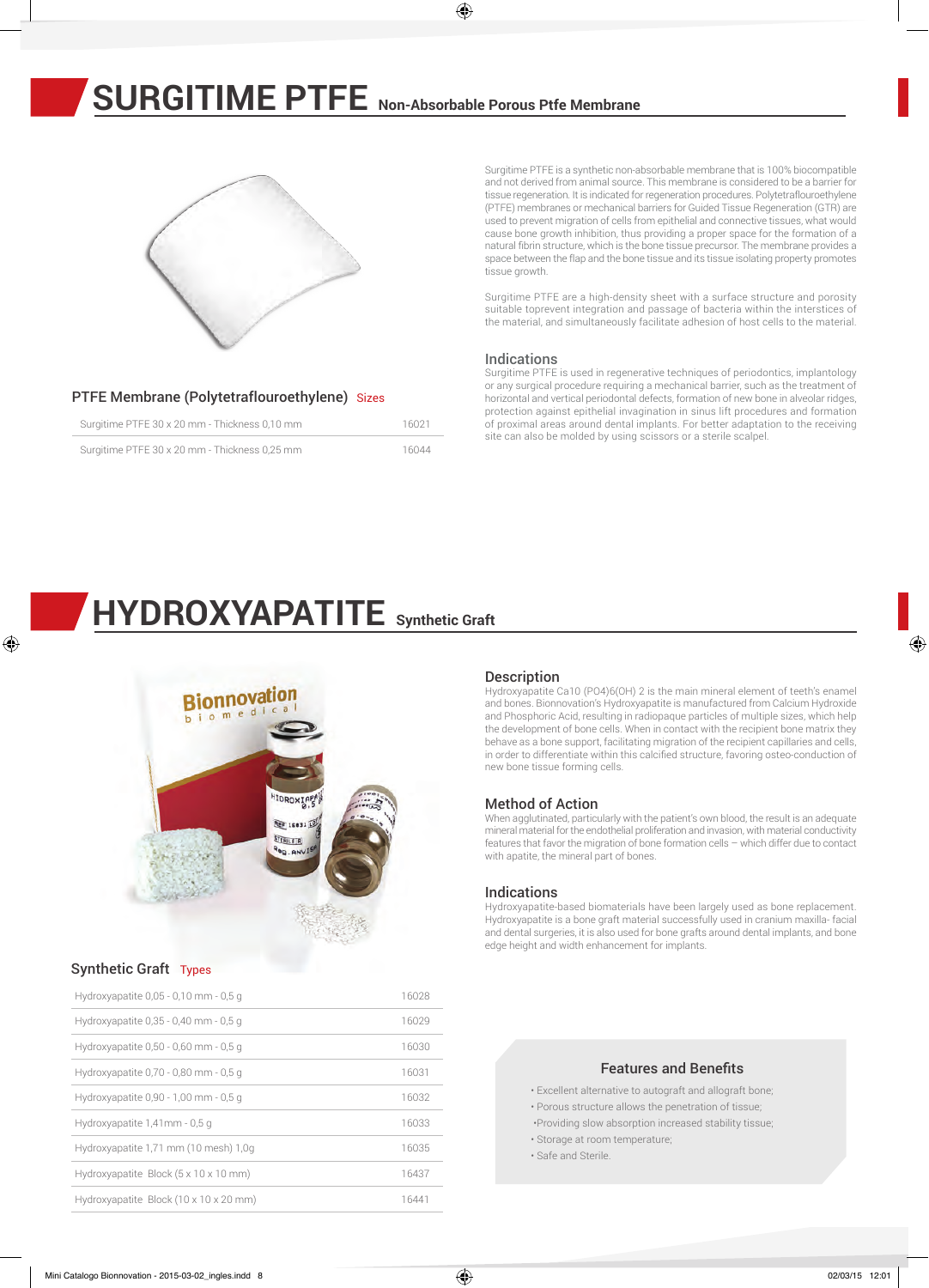## **β - TriCalcium Phosphate Synthetic Graft**



### ß-TriCalcium Phosphate Bone Regeneration Material with Advanced Porosity

Bionnovation ßeta TCP is an osteoconductive, pure-phase ß-Tricalcium phosphate (Ca3(PO4)2), synthetic and reabsorbable granulated ceramic, made from Calcium Hydroxide (Ca(OH)2), Phosphoric Acid (H3PO4).

Bone grafting material developed via a process that creates a porous structure most similar to human bone. The interconnecting micro & macro porous structure gives the advantage of allowing vascularization and cell transport into and throughout the particle, leading to new bone deposits within the particles themselves. This results in highly-predictable bone formation.

#### Indications

 $\bigoplus$ 

ß-TriCalcium Phosphate is a synthetic bioceramic, which can be used for regenerative techniques in Periodontics, Implantology, Orthopedics or Medical Surgical procedures that require bone tissue formation. It is a bone grafting biomaterial, designed for the filling and/or reconstruction of bone wall defects, whether traumatic or degenerative, floor elevation, increase of stunted alveolar crystals, periodontal or alveolar bone filling, dental alveoli and osteotomies.

#### Synthetic Graft - Granulated

β - TriCalcium Phosphate 0,10 - 0,50 mm - 0,5 g 16057

## **FIXATION SET Screws & Instruments**

**Kit - 13118**

 $\bigoplus$ 



Bionnovation Graft and Fixation Screw is a surgically-inserted medical and dental device used on bone graft surgery for the fixation of grafts and membranes on the maxilla or mandible.

• The screws are temporary, and they only remain within the bone repair period, as its purpose is to keep either the graft or the membrane in position and not for the purpose of osseo-integration;

• Self-tapping;

• It has a conic edge, cylindrical shaped body and cross-fit head and it is intended for the fixation of bone grafts and membranes.

### Set Pieces

| Driver Handle                                       | 13066 |
|-----------------------------------------------------|-------|
| Philips Connection for Manual Drive (Ratchet) Short | 13129 |
| Philips Connection for Manual Drive (Ratchet) Long  | 13130 |
| Twist Drill $-$ Ø 1,0 x 15 mm                       | 05051 |
| Twist Drill $-$ Ø 1,2 x 15 mm                       | 05053 |
| Twist Drill $-$ Ø 1,4 x 15 mm                       | 05055 |
| Twist Drill $-$ Ø 1,6 x 15 mm                       | 05057 |
| Philips Connection for Contra Angle Short           | 13132 |
| Philips Connection for Contra Angle Long            | 13133 |
| Installation rod - 70 mm                            | 13127 |
| Screwdriver handle                                  | 13085 |



⊕